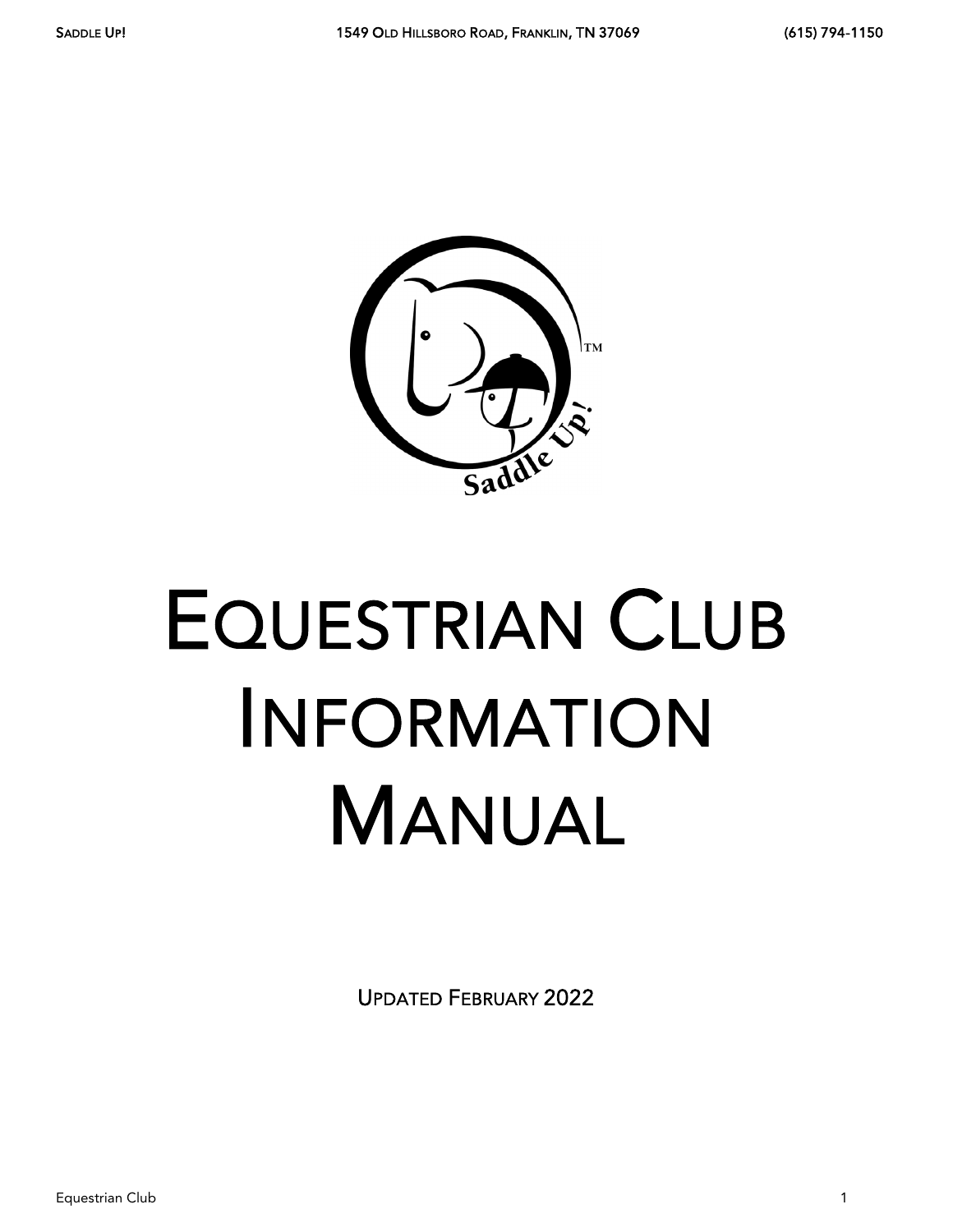

# EQUESTRIAN CLUB INFORMATION MANUAL TABLE OF CONTENTS

| Program Information                   | 3 |
|---------------------------------------|---|
| Cost & Financial Responsibility       | 4 |
| Proper Attire                         | 4 |
| Paperwork Requirements                | 4 |
| Attendance                            | 5 |
| Parent Supervision                    | 5 |
| Paperwork Requirements                | 6 |
| Things to Bring (Summer Meeting Week) | 6 |
| <b>Field Trips</b>                    | 6 |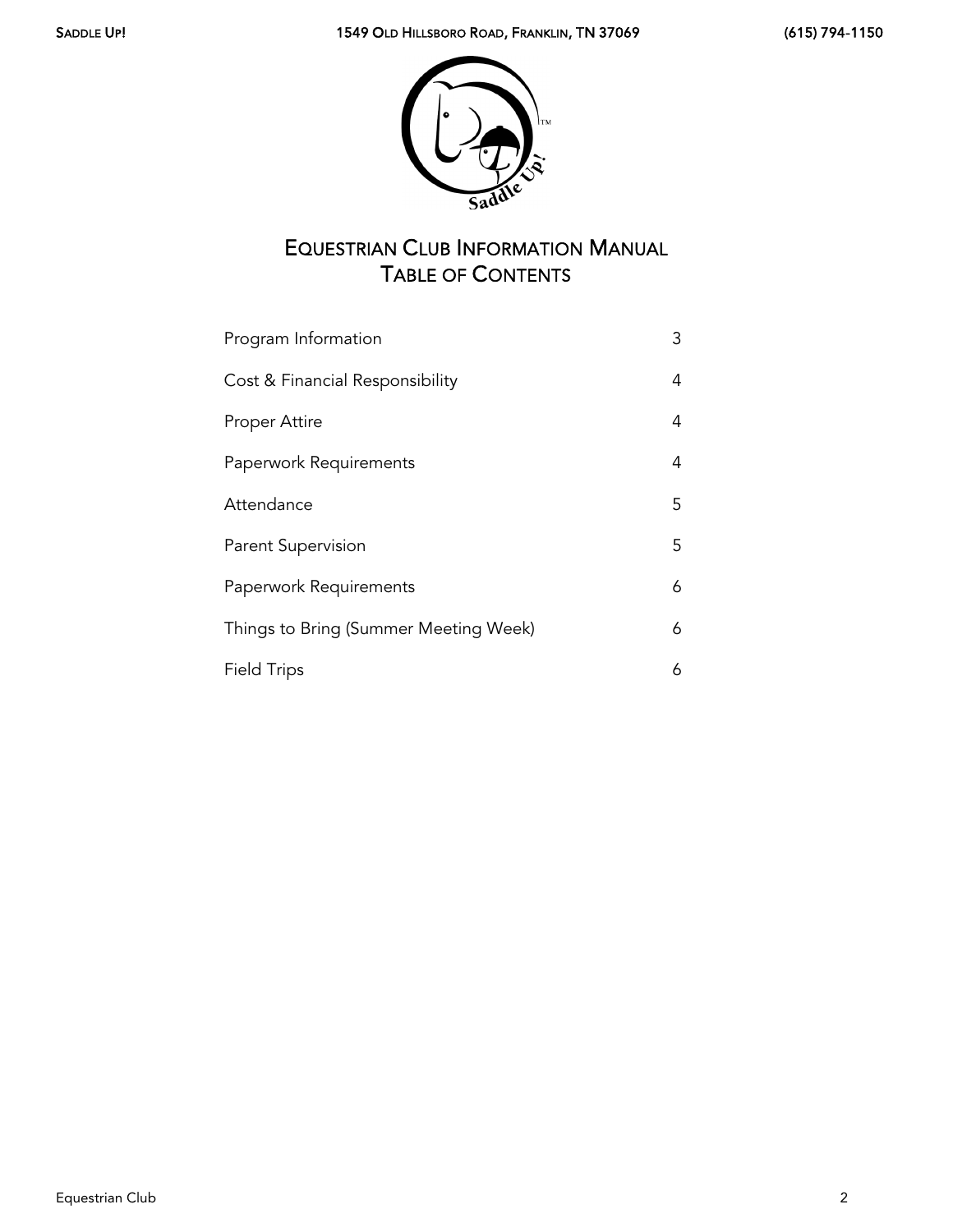## EQUESTRIAN CLUB PROGRAM INFORMATION

Saddle Up!'s Equestrian Club (EC) is a comprised of riders who have excelled through the Adaptive Riding program and are working on mastering their horsemanship skills. Each Equestrian Club meeting gives riders the opportunity to participate in class work, barn work, riding, and horse care. Riders are children with disabilities who have achieved Level #4 in RIDES®, through our Adaptive Riding program, and showed continued interest in excelling their horsemanship skills.

#### PROGRAM STRUCTURE

The Equestrian Club meets twice a month in the spring and fall and for a full week in the summer to gain their advanced horsemanship skills. Spring and fall meetings are 2 hours long and the summer meeting is 3 hours long for 5 consecutive days, this allows time for extensive unmounted and mounted practice time. Occasional field trips are scheduled to farms, veterinarian clinics, and horse shows for additional horsemanship experiences.

#### PROGRESS & GOALS

Equestrian Club curriculum is modeled after the knowledge required of participants in the United States Pony Club. Saddle Up!'s PATH International Certified Instructors break down the knowledge set forth by the United States Pony Club to assist riders in learning these horsemanship skills at their own pace. Instruction is enhanced as instructors teach to each rider's learning style. Goals are set based on the rider's abilities and area(s) of interest.

#### **ELIGIBILITY**

- Participants must be between the ages of 10 and 19 years old and have a documented disability.
- Participants must be active in our Adaptive Riding program, achieved Level #4 in RIDES®, and shown continued interest in excelling their horsemanship skills.
- Participants must be able to ride off lead at the walk and trot without sidewalker support.
- Participants that demonstrate a secure and balanced seat may exceed the horse's weight limit by up to 5 lbs as long as the horse is tolerating the additional weight. This is determined by the PATH Intl. Certified Instructor, in conjunction with the Program Director.
- Saddle Up! follows the PATH International Precautions and Contraindications for determining eligibility for our programs.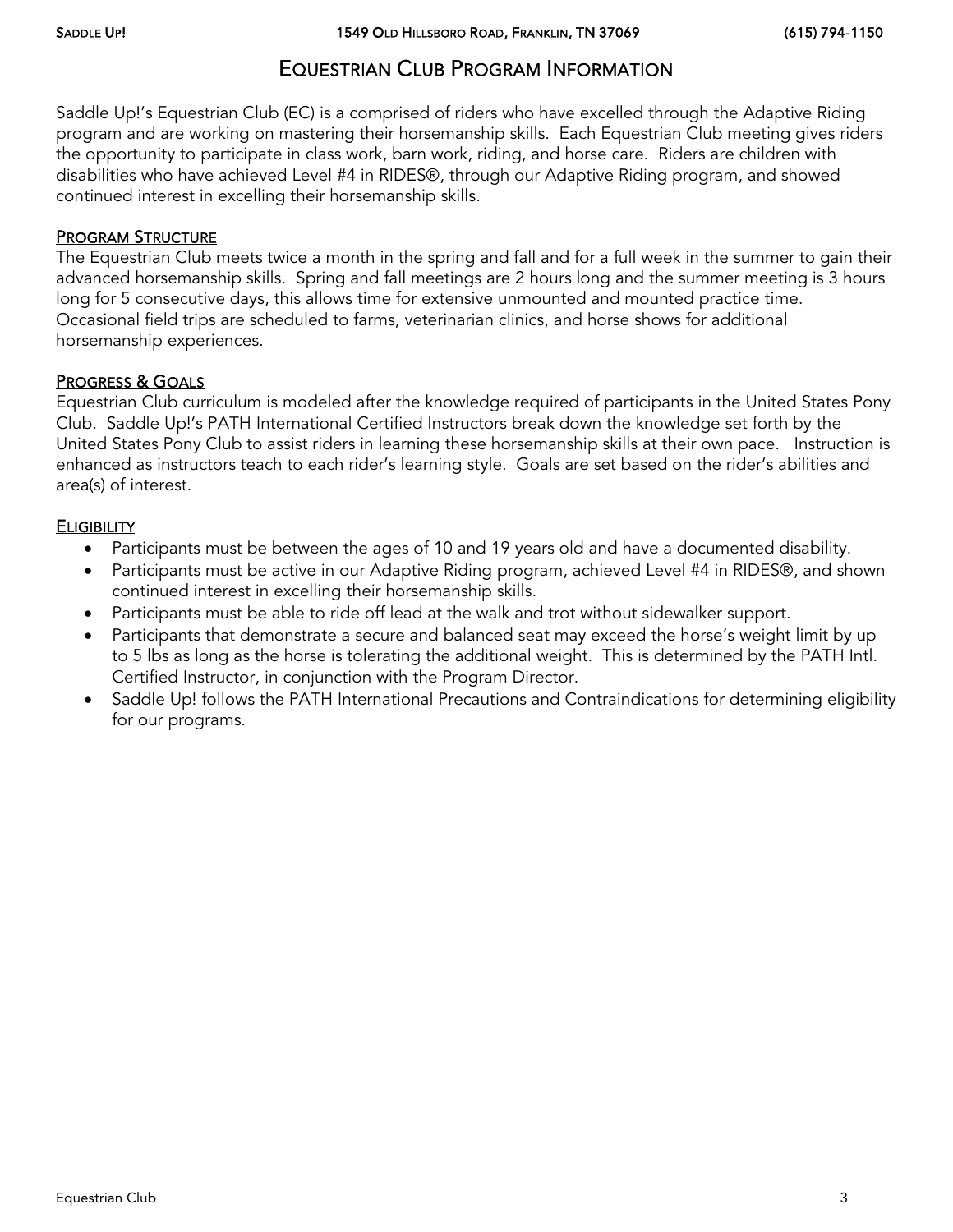# PROGRAM COST & FINANCIAL RESPONSIBILITY

#### PROGRAM COST

- Spring & Fall Session
	- o \$25 annual membership fee (includes: USPC Manual of Horsemanship: Level D book and annual membership gift
	- o \$50 fee per meeting (Spring & Fall sessions)
- Summer Meeting Week (participation optional)
	- o \$400 per participant
- \$25 per session registration fee

#### FINANCIAL RESPONSIBILITY

- Spring & Fall Session
	- o Payments for the Equestrian Club program are charged in a lump sum to cover up to 4-6 meetings at a time.
	- o Fees are broken into 3 payments per session with the first being due at the time of registration along with the \$25 non-refundable, registration fee. The  $2^{nd}$  and  $3^{rd}$  payment dates will be communicated prior to the start of the session.
- Summer Meeting Week
	- o The summer fee is broken into two payments. The first payment is due with registration along with the \$25 non-refundable, registration fee. The 2<sup>nd</sup> payment will be due the first day of the Equestrian Club week.
- Payment must be submitted prior to the participant receiving services.
- If you get behind on payments, we cannot register your child for the upcoming session until the outstanding balance is paid in full.
- Financial Aid: We do not want cost to deter your child from participating in this program, so please contact our Program Administrator if you need financial aid considerations.
	- o Program discounts are based on a sliding scale and applicants will need to complete paperwork to apply.
	- o Financial Aid can only be available for one program per participant. If your child is participating in more than one program, please let us know where you would like to apply your financial aid.
- Financial Aid Support: If you would like to donate to our Financial Aid Fund, you can bring your donation into the office or visit the DONATE tab on our website at [www.saddleupnashville.org.](http://www.saddleupnashville.org/)

## PROPER ATTIRE

If your child arrives at a lesson without the proper attire we reserve the right to not allow him/her in the barn and/or on a horse for their safety.

- ASTM-SEI Riding Helmet Please purchase one that fits your child according to the Helmet Fit Guidelines in the Parent Information Manual.
- Long pants such as Jeans or Riding Pants.
- Closed toe shoe A riding boot with a heel would be ideal.
- Cold Weather Gear (when appropriate) such as gloves, jacket, etc. Jackets/coats must be zipped or fastened.
- No loose or dangling clothing or jewelry (i.e. scarves, necklaces, bangle earrings, etc.).
- Summer Meeting Week ONLY Shorts are appropriate in warmer months for unmounted activities only.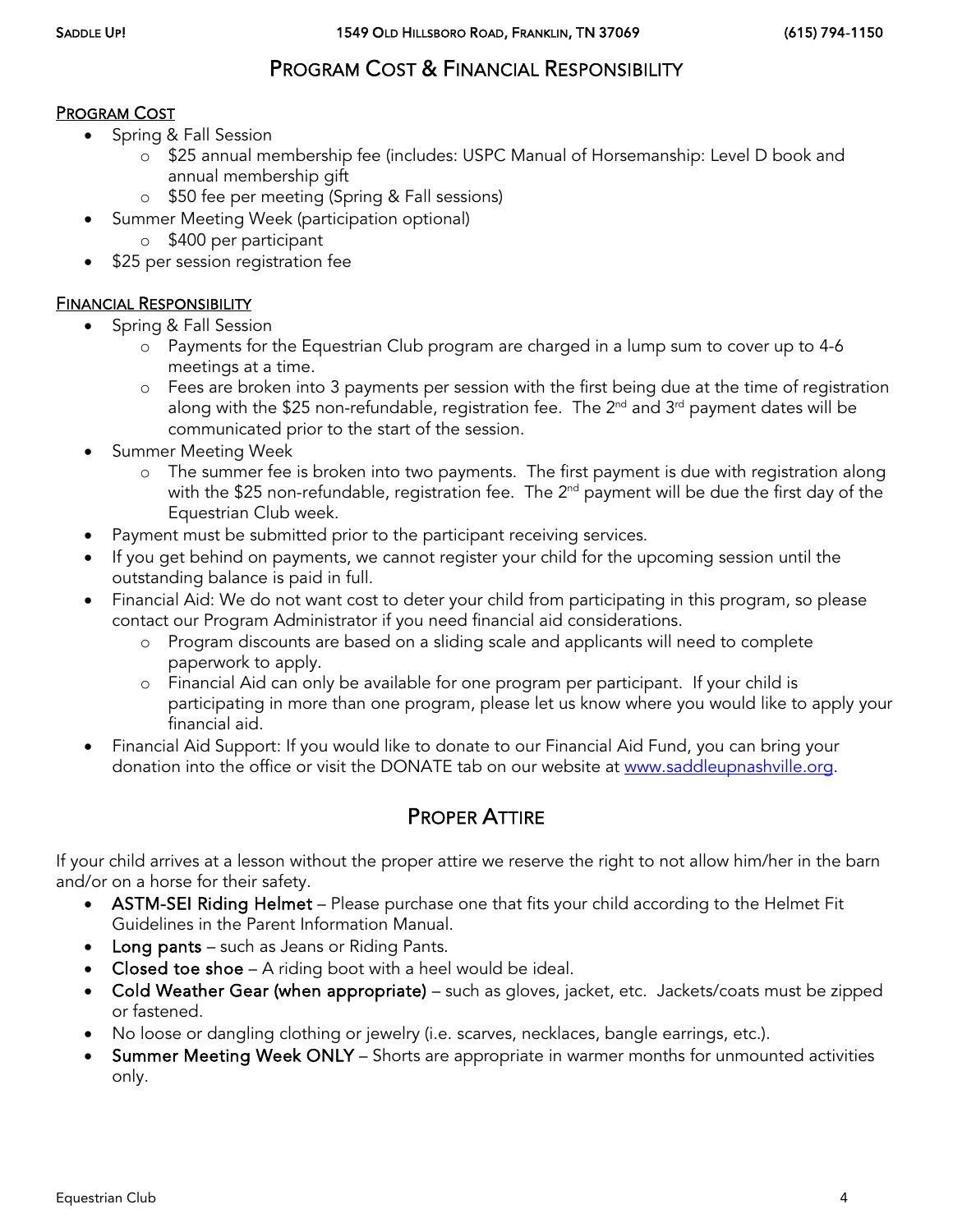# **ATTENDANCE**

- Absent
	- o If your child is going to be ABSENT please email us at [attendance@saddleupnashville.org.](mailto:attendance@saddleupnashville.org) If the absence is less than 2 hours' notice from the program time you MUST also CALL the lesson hotline at (615) 794-1150 x290 and leave a message. This allows us to contact volunteers and make any changes needed. The earlier you notify Saddle Up!, the more likely we are to be able to inform your child's team.
	- o Saddle Up! does not offer refunds or make-up lessons for participant absences.
- Tardy
	- o If your child is going to be late to their scheduled program, please call the office at (615) 794-1150 and talk with a staff person or leave a message on the lesson hotline at extension 290.
	- o With notice: after 15 minutes OR once the instructor has mounted the other riders, even if you have called us, you will forfeit the lesson for the day.
	- o Without notice: if a participant is MORE than 10 minutes late to his/her lesson and you have not called us in advance, then you will forfeit your lesson for that day.
	- o The lesson time will not be extended for a participant's tardiness.
- No Show:
	- o If a participant misses a lesson WITHOUT notification, Saddle Up! will document this as a 'noshow' and send a notification to the parent/guardian.
	- o A participant is also considered a 'no-show' if you notify us after the lesson starts.
	- o If a participant has 2 or more 'no shows', then Saddle Up! may dismiss the participant from the program.
- Email to specific staff email addresses is NOT an acceptable form of notification in the event that the staff person you email is not in the office that day. The email address [attendance@saddleupnashville.org](mailto:attendance@saddleupnashville.org) is the ONLY email address that is acceptable for absence notifications.

# PARENT SUPERVISION

- Parents/guardians are NOT required to remain on site at all times while their child is participating in our Equestrian Club program at Saddle Up!.
- If parents/guardians choose to remain on site, they MUST stay in the family area or courtyard during programming, unless they have special permission from a staff person to enter the program area. Feel free to take a stroll down the driveway or enjoy a snack on one of our picnic tables as well.
- Parents/guardians ARE required to attend field trips.